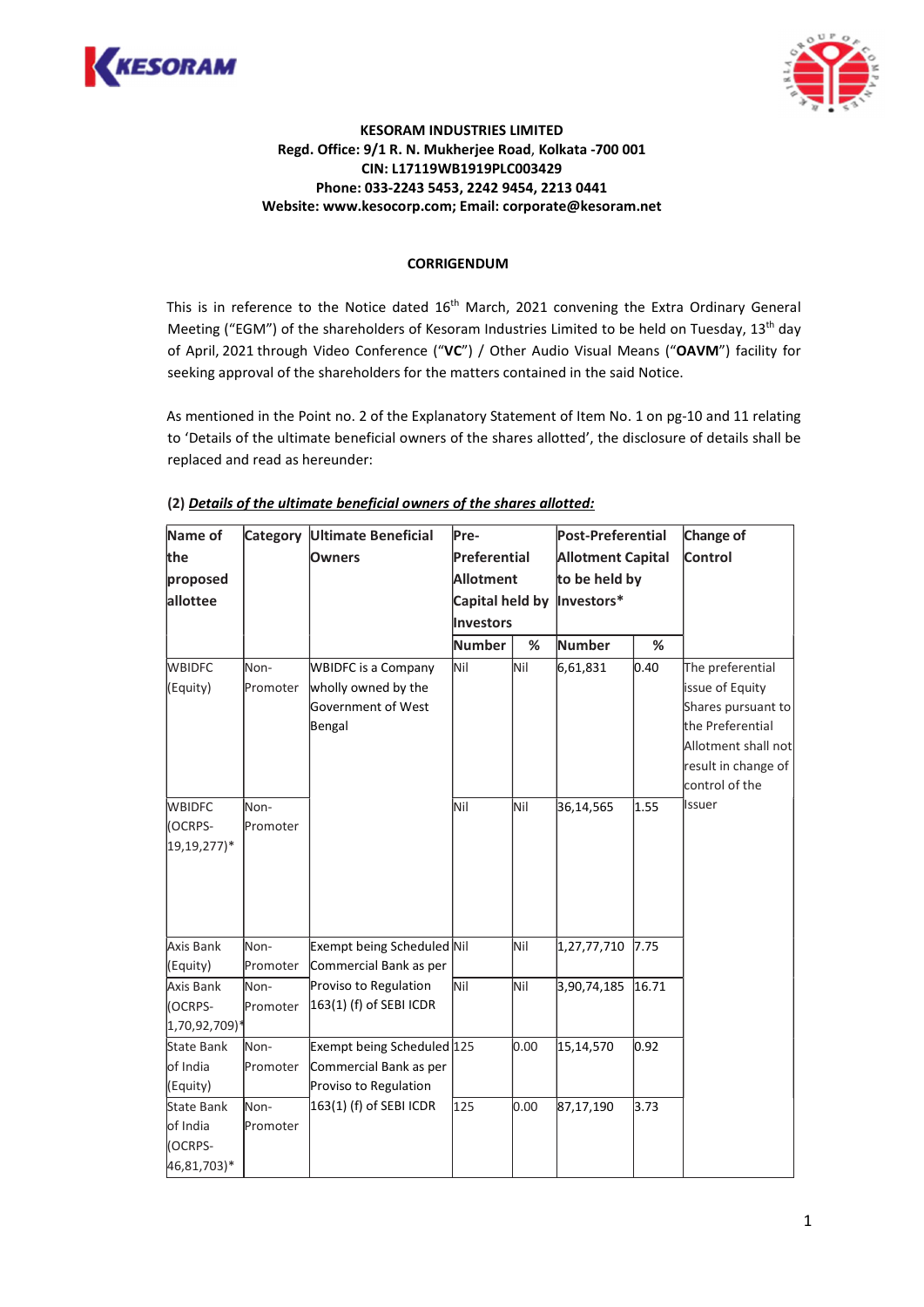



| <b>ICICI Bank</b>                                               | Non-     | Exempt being Scheduled Nil |     | Nil | 22,33,382   | 1.36           |  |
|-----------------------------------------------------------------|----------|----------------------------|-----|-----|-------------|----------------|--|
| (Equity)                                                        | Promoter | Commercial Bank as per     |     |     |             |                |  |
| ICICI Bank                                                      | Non-     | Proviso to Regulation      | Nil | Nil | 1,21,19,956 | 5.18           |  |
| (OCRPS-                                                         | Promoter | $ 163(1)$ (f) of SEBI ICDR |     |     |             |                |  |
| 64,26,273)*                                                     |          |                            |     |     |             |                |  |
| Indusind                                                        | Non-     | Exempt being Scheduled Nil |     | Nil | 11,90,788   | 0.72           |  |
| Bank                                                            | Promoter | Commercial Bank as per     |     |     |             |                |  |
| (Equity)                                                        |          | Proviso to Regulation      |     |     |             |                |  |
| Indusind                                                        | Non-     | 163(1) (f) of SEBI ICDR    | Nil | Nil | 61,50,494   | 2.63           |  |
| Bank                                                            | Promoter |                            |     |     |             |                |  |
| (OCRPS-                                                         |          |                            |     |     |             |                |  |
| 32,23,809)*                                                     |          |                            |     |     |             |                |  |
| The South                                                       | Non-     | Exempt being Scheduled Nil |     | Nil | 20,64,712   | 1.25           |  |
| Indian Bank                                                     | Promoter | Commercial Bank as per     |     |     |             |                |  |
| (Equity)                                                        |          | Proviso to Regulation      |     |     |             |                |  |
| $\operatorname{\mathsf{The}}$ South $\operatorname{\mathsf{I}}$ | Non-     | 163(1) (f) of SEBI ICDR    | Nil | Nil | 1,17,04,360 | 5.00           |  |
| Indian Bank                                                     | Promoter |                            |     |     |             |                |  |
| (OCRPS-                                                         |          |                            |     |     |             |                |  |
| 62,65,771)*                                                     |          |                            |     |     |             |                |  |
| The Lakshmi  Non-                                               |          | Exempt being Scheduled Nil |     | Nil | 7,78,080    | 0.47           |  |
| Vilas Bank                                                      | Promoter | Commercial Bank as per     |     |     |             |                |  |
| (Equity)                                                        |          | Proviso to Regulation      |     |     |             |                |  |
| The Lakshmi Non-                                                |          | [163(1) (f) of SEBI ICDR   | Nil | Nil | 43,89,171   | 1.88           |  |
| Vilas Bank                                                      | Promoter |                            |     |     |             |                |  |
| (OCRPS-                                                         |          |                            |     |     |             |                |  |
| 23,47,209)*                                                     |          |                            |     |     |             |                |  |
| The Karur                                                       | Non-     | Exempt being Scheduled Nil |     | Nil | 4,55,695    | 0.28           |  |
| Vysya Bank                                                      | Promoter | Commercial Bank as per     |     |     |             |                |  |
| (Equity)                                                        |          | Proviso to Regulation      |     |     |             |                |  |
| The Karur                                                       | Non-     | [163(1) (f) of SEBI ICDR   | Nil | Nil | 24,89,595   | 1.06           |  |
| Vysya Bank                                                      | Promoter |                            |     |     |             |                |  |
| (OCRPS-                                                         |          |                            |     |     |             |                |  |
| 13,22,035)*                                                     |          |                            |     |     |             |                |  |
| Punjab                                                          | Non-     | Exempt being Scheduled Nil |     | Nil | 3,83,981    | $ 0.23\rangle$ |  |
| National                                                        | Promoter | Commercial Bank as per     |     |     |             |                |  |
| Bank                                                            |          | Proviso to Regulation      |     |     |             |                |  |
| (Equity)                                                        |          | 163(1) (f) of SEBI ICDR    |     |     |             |                |  |
| Punjab                                                          | Non-     |                            | Nil | Nil | 21,18,533   | 0.91           |  |
| National                                                        | Promoter |                            |     |     |             |                |  |
| Bank                                                            |          |                            |     |     |             |                |  |
| (OCRPS-                                                         |          |                            |     |     |             |                |  |
| 11,27,459)*                                                     |          |                            |     |     |             |                |  |
| Yes Bank                                                        | Non-     | Exempt being Scheduled Nil |     | Nil | 1,60,638    | 0.10           |  |
| (Equity)                                                        | Promoter | Commercial Bank as per     |     |     |             |                |  |
| Yes Bank                                                        | Non-     | Proviso to Regulation      | Nil | Nil | 9,15,945    | 0.39           |  |
| (OCRPS-                                                         | Promoter | 163(1) (f) of SEBI ICDR    |     |     |             |                |  |
| 4,90,950)*                                                      |          |                            |     |     |             |                |  |
|                                                                 |          |                            |     |     |             |                |  |

\*All the allotted OCRPS stated above totals upto 4,48,97,195 OCRPS. While calculating post preferential allotment (%) holding by the allottees, entire OCRPS have been presumed to have been converted in Equity Shares alongwith the allotted Equity Shares.